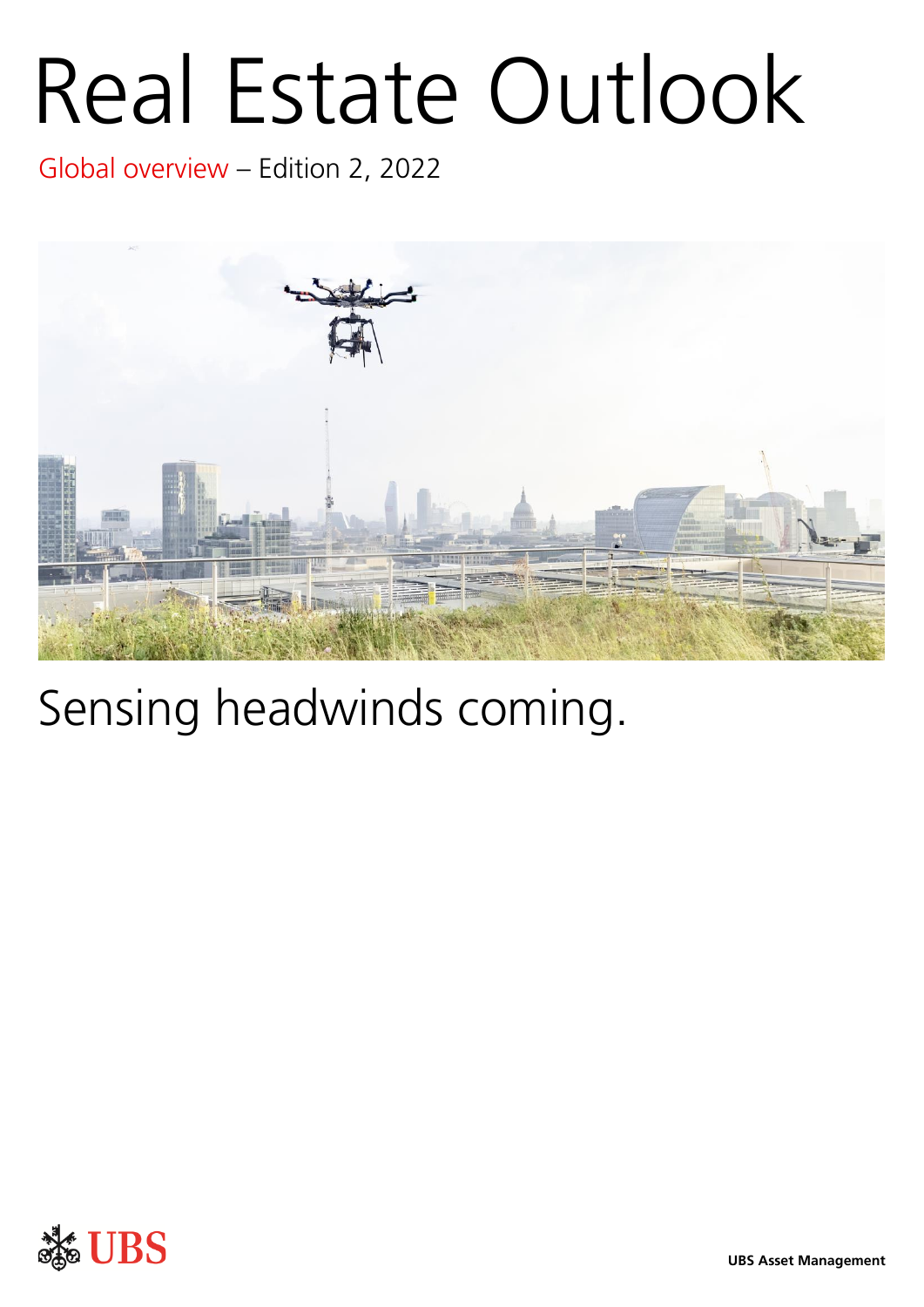



**Fergus Hicks**  Real Estate Strategist

## Global overview

Strong performance continues.

Global real estate performance remained strong in the first quarter. Investment activity pulled back slightly from the record high at the end of 2021 and the pace of cap rate and yield compression eased. The war in Ukraine is curbing economic growth, boosting inflation and is expected to have a cooling impact on real estate returns.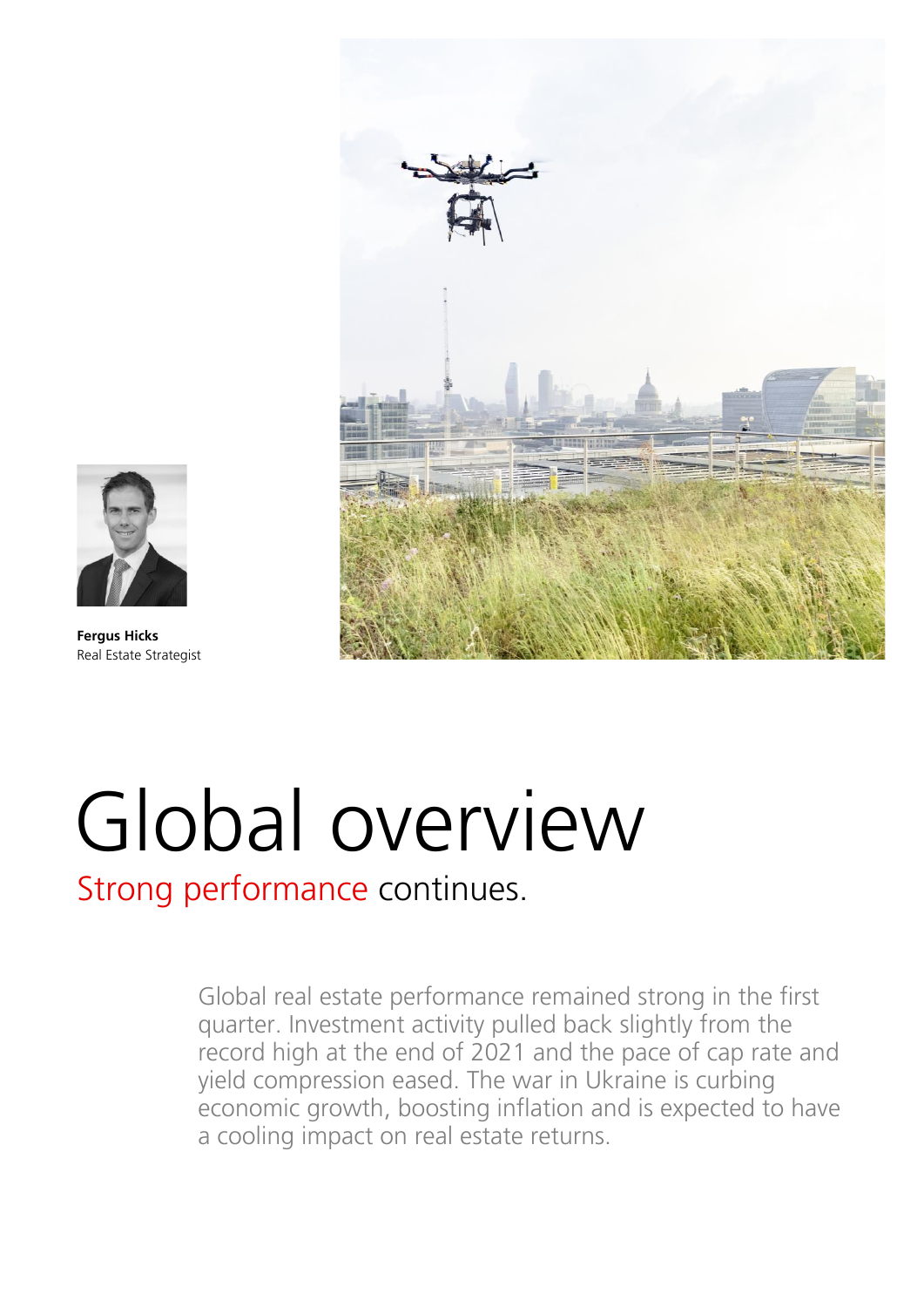### Market overview and outlook Strong performance to cool as headwinds build.

As restrictions due to COVID-19 gradually fade away and life returns to pre-pandemic-like conditions, apart from China and Hong Kong where new lockdowns have been imposed, the global economy faces new challenges. The unexpected war in Ukraine has rocked the international order and had a big impact on energy and agricultural markets and on specialist products produced by Russia and Ukraine. The war is expected to curb economic growth in the advanced economies by up to one percentage point this year, with Europe the most affected. For example, in April the IMF downgraded its growth forecast for 2022 for the advanced economies to 3.3% from 3.9% in January and further downgrades look likely.

The war has stoked already high inflation by turbo-charging energy prices even further, and in many countries inflation is running at multi-decade highs. For example, US inflation was 8.3% in April, down slightly from 8.5% in March, and eurozone inflation was 7.4% in April. Meanwhile, in Japan inflation has turned positive, reaching 1.2% in March. The big uptick has crushed the 2021 narrative of transitory inflation. This has been particularly uncomfortable for central banks as they look significantly behind the curve and are now rushing to tighten policy.

The global real estate market continued to perform well in the first quarter, with robust levels of transaction activity. According to Real Capital Analytics, global investment volumes were USD 266 billion during 1Q22. After adjusting for seasonal effects, volumes fell 11% from the exceptionally strong 4Q21. However, they remained close to record highs and were still nearly 30% above 4Q19 levels. Industrial and apartments continued to drive global activity, both up by more than 50% from pre-pandemic levels, while activity in the office and retail sectors has recovered and was broadly similar to pre-pandemic levels.

Following widespread falls in prime cap rates and yields in the second half of 2021, the market was more balanced in the first quarter of 2022. Yields and cap rates were flat in the vast majority (75%) of 300-plus city-sector markets we monitor globally. In the industrial sector, where a majority of markets had seen a reduction in yields each quarter since 4Q20, downward pressures eased, with 32% reporting a fall in 1Q22. Data from Real Capital Analytics on transaction cap rates show a similar picture. Global industrial cap rates were 5.0% in 1Q22, just above residential at 4.6%. This left a reasonable gap to offices at 5.5% and retail at 5.9%.

Property market performance in the first quarter maintained the strong momentum from 2021, when global all property total returns were 12.6% for the year according to MSCI data. In 1Q22, US all property returns were 5.3% QoQ according to NCREIF, while UK total returns were not far behind at 4.7% QoQ according to MSCI. Canada total returns were 2.1% QoQ and Ireland 1.5% QoQ, also according to MSCI data. Industrial continued to outperform across countries, while office and retail returns were more muted at around 1-2% QoQ. UK retail returns were stronger at 4.5% QoQ. The residential market continued to perform well, and in the US, total returns were 5.3% QoQ according to NCREIF data<sup>1</sup> .

Going forward, what happens in the economy will be key in determining what happens in real estate markets. We expect inflation to remain high for the rest of the year. However, we expect central banks to return it to target over the next two years (see Figure 1). What is much less certain is the journey economies will endure as a result of rapid policy tightening. Recession signals are flashing and a downturn is a real possibility, as the cost of living crisis and rate rises squeeze disposable incomes. We think that a controlled slowdown would see real estate returns slow but remain positive. A sharper downturn, or recession even, would likely weigh more heavily on real estate markets and performance.





Note: UBS Investment Bank forecasts not available for 2024 and 2025 Source: Oxford Economics; Thomson Refinitiv Datastream; UBS Investment Bank, May 2022

<sup>1</sup> Past performance is not a guarantee for future results.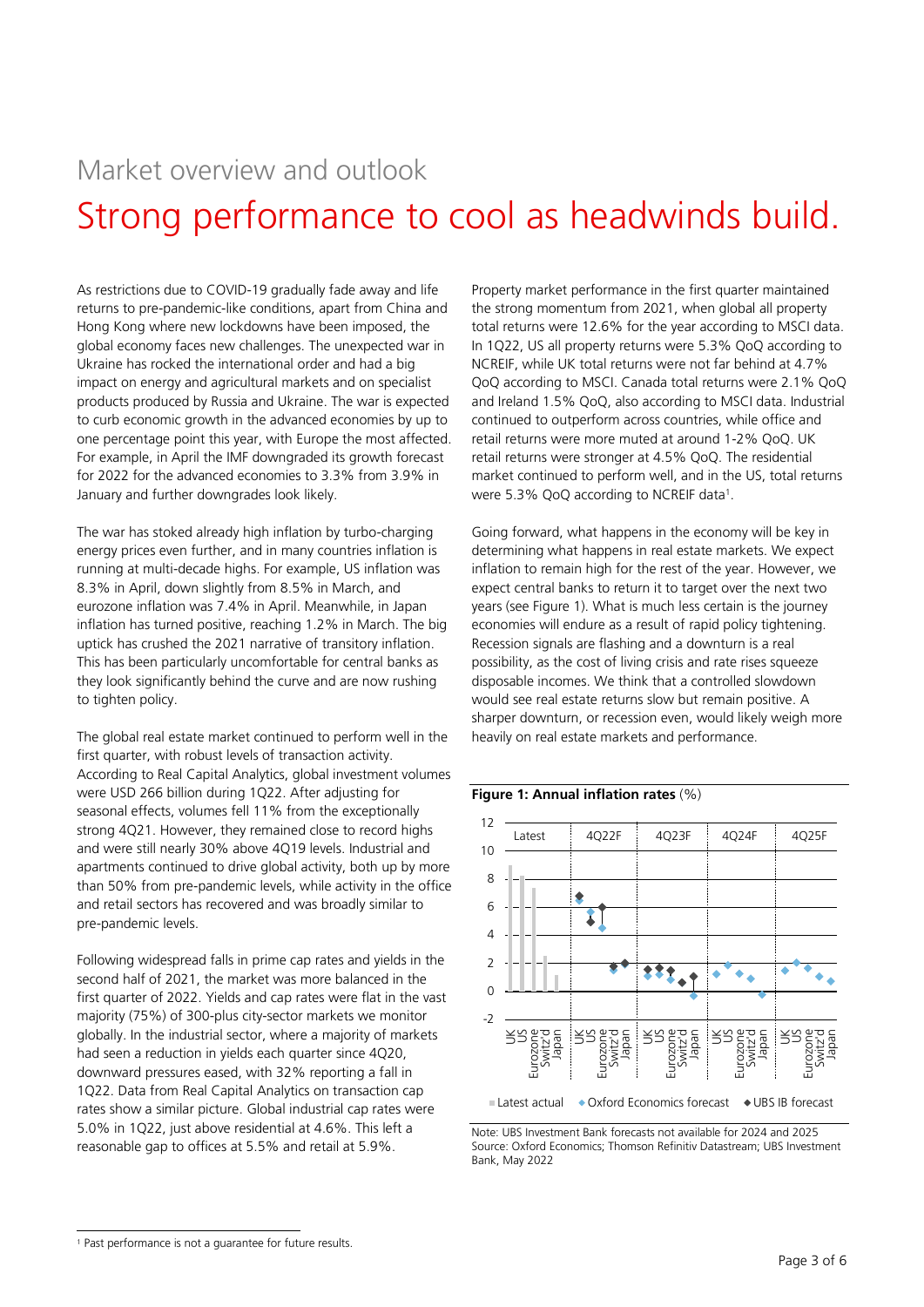### Strategy viewpoint Real estate outperformed during stagflation.

Inflation is at a multi-decade high, boosted by the war in Ukraine, and Oxford Economics expects it to average at 6% in the advanced economies this year. Sharp rises in food and energy and prices are pushing inflation higher. Furthermore, compared to before the war in Ukraine started, Oxford Economics has cut its forecast for GDP growth in the advanced economies by 0.8%pts for this year and by 0.4%pts for 2023.

High inflation is eroding real disposable incomes and households are financing some of their spending from savings. Consequently, personal savings rates are falling. The 1970s *oil shock* and stagflation period saw high inflation accompanied by a rise in unemployment and recession. The cost of a barrel of oil rose four times during the 1973-74 oil embargo and today prices have rebounded even more sharply from their low in 2020. The risk of a similar economic environment arising now is increasing.

The question is what effect stagflation would have on the real estate market. Yet, there is limited evidence on real estate performance during stagflation, since the main historical episode of stagflation occurred during the 1970s; a period when performance data is unavailable for most real estate markets. However, data from NCREIF is available for the US from the late 1970s. We have looked at this data to try to understand the performance of property during stagflation.

We compared the performance of property, equities and bonds in real terms – after inflation – in different states of the economy. The states of the economy were downturn, stagflation, balanced, skewed and overheating. Stagflation occurs when inflation is above average and GDP growth is below average. Downturns occur when both inflation and GDP growth are below average and overheating when they are both above average. Skewed periods are when either inflation or GDP growth is outside of the average. Balanced is when both GDP growth and inflation are around average.

We plotted the minimum, maximum and median annual real total returns for the three asset classes in the various economic states (see Figure 2). Since 1978, US real estate has typically delivered annual real total returns of 6-7%, with a median of 6.9% during periods when the economy was balanced. During the small number of stagflation periods observed, real estate outperformed equities and bonds on the basis of median real annual total returns, but at 5.5% median real total returns were weaker than during all other states of the economy bar downturns. During downturns, median real annual property total returns were negative at -16.8%<sup>1</sup>.





Min to max  $\blacklozenge$  Median

Note: Equities = S&P 500; government bonds = ICE Bank of America Merrill Lynch 7-10 Year US Treasury Index; average defined as within one standard deviation of mean; inflation =  $3.5\%$  average and 2.7% standard deviation; annual GDP growth =  $2.6\%$  average and  $2.3\%$  standard deviation Source: Thomson Refinitiv Datastream; NCREIF; UBS Asset Management, Real Estate & Private Markets (REPM), May 2022. **1** Past performance is not a guarantee for future results.

Hence, on the limited evidence available real estate outperformed equities and bonds during stagflation. During the stagflation periods, the median real total return on equities was 2.5% and for government bonds it was -7.3%. Real estate did not show negative real total returns for nearly all periods when inflation was above average. The range of return outcomes for real estate was less than for equities, which is consistent with the lower volatility of real estate as an asset class compared to equities<sup>1</sup>.

Overall, we think that recession accompanied by average or below average inflation, is the biggest risk for the real estate market. Compared to the Global Financial Crisis (GFC) period, we do see factors which we believe would mitigate the impact of any recession. New supply and development are more balanced than prior to the GFC, loan-to-value ratios are not as stretched and spreads between real estate yields and bond yields are less compressed. This should provide some cushion for the real estate market in the event of an economic downturn.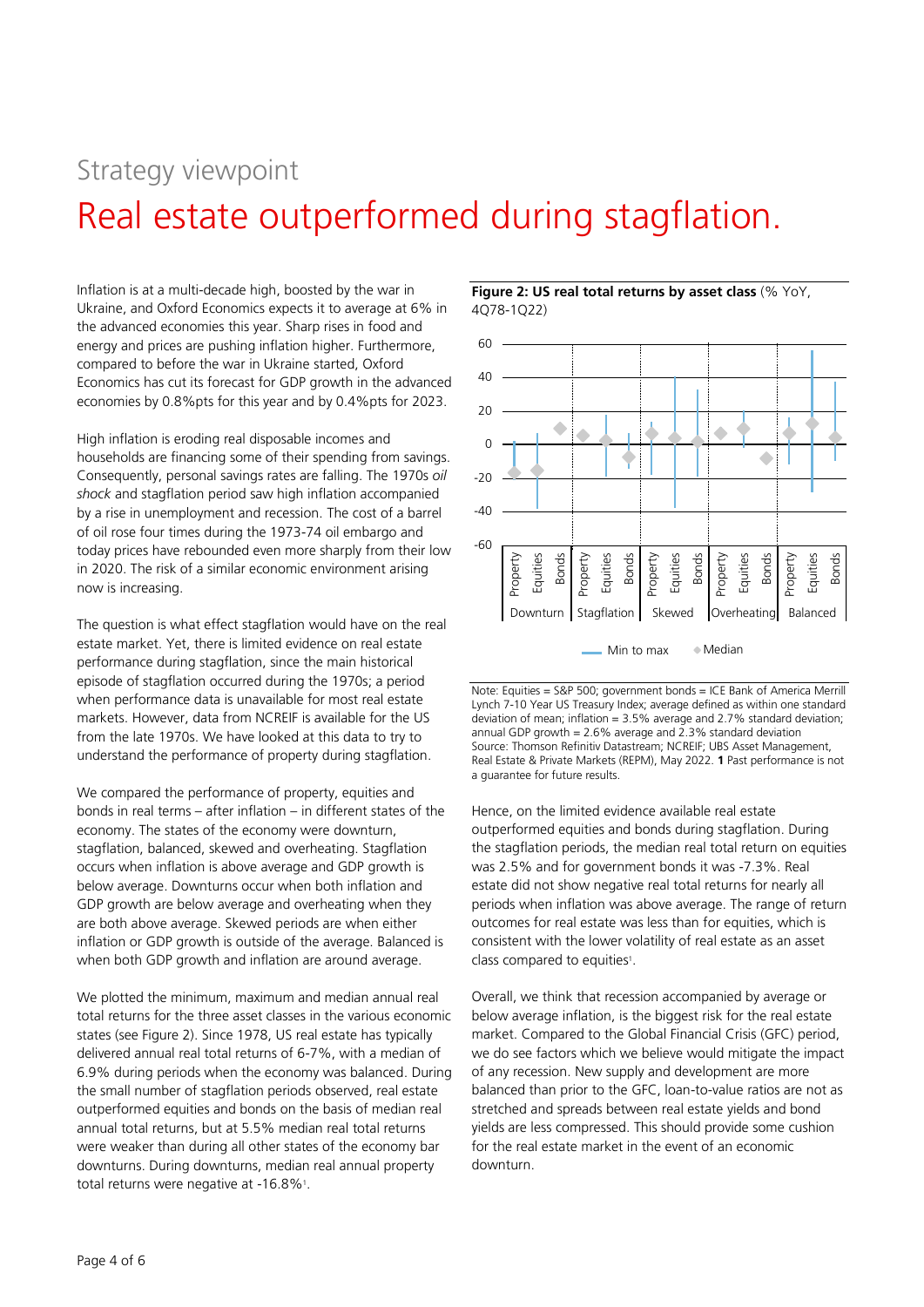#### **Real estate investment performance outlook**

2021 actual and 2022-24 outlook are measured against the country-sector's long-term average total return, with the average +/- 100bps described as "in line with long-term average". The long-term average refers to the period 2002-21. The red underperformance quadrant refers to negative absolute total returns, either in 2021 actual or the 2022-24 outlook.

|                  |             | <b>LTA</b> | Office                                                                                                                                                                                     | <b>LTA</b> | Retail | <b>LTA</b> | Industrial | <b>LTA</b> | Multifamily |
|------------------|-------------|------------|--------------------------------------------------------------------------------------------------------------------------------------------------------------------------------------------|------------|--------|------------|------------|------------|-------------|
| North<br>America | Canada      | 8.6        |                                                                                                                                                                                            | 8.4        |        | 11.2       |            | n/a        |             |
|                  | US          | 7.5        |                                                                                                                                                                                            | 8.7        |        | 11.4       |            | 8.5        |             |
| Europe           | France      | 7.6        |                                                                                                                                                                                            | 9.1        |        | 10.0       |            | n/a        |             |
|                  | Germany     | 5.0        |                                                                                                                                                                                            | 5.2        |        | 8.5        |            | n/a        |             |
|                  | Switzerland | 5.7        |                                                                                                                                                                                            | 6.1        |        | n/a        |            | 6.4        |             |
|                  | UK          | 6.9        |                                                                                                                                                                                            | 4.9        |        | 10.7       |            | n/a        |             |
| Asia Pacific     | Australia   | 10.0       |                                                                                                                                                                                            | 8.8        |        | 11.9       |            | n/a        |             |
|                  | Japan       | 5.2        |                                                                                                                                                                                            | 5.3        |        | $6.1$      |            | 5.7        |             |
| : Actual 2021    |             |            | Underperformance (negative absolute returns)<br>: Underperformance vs. long-term average<br>: In line with long-term average<br>: Outlook 2022-24<br>Coutperformance vs. long-term average |            |        |            |            |            |             |

Source: UBS Asset Management, Real Estate & Private Markets (REPM), May 2022. Note: Abbreviation LTA: long-term average. Expected / past performance is not a guarantee for future results.